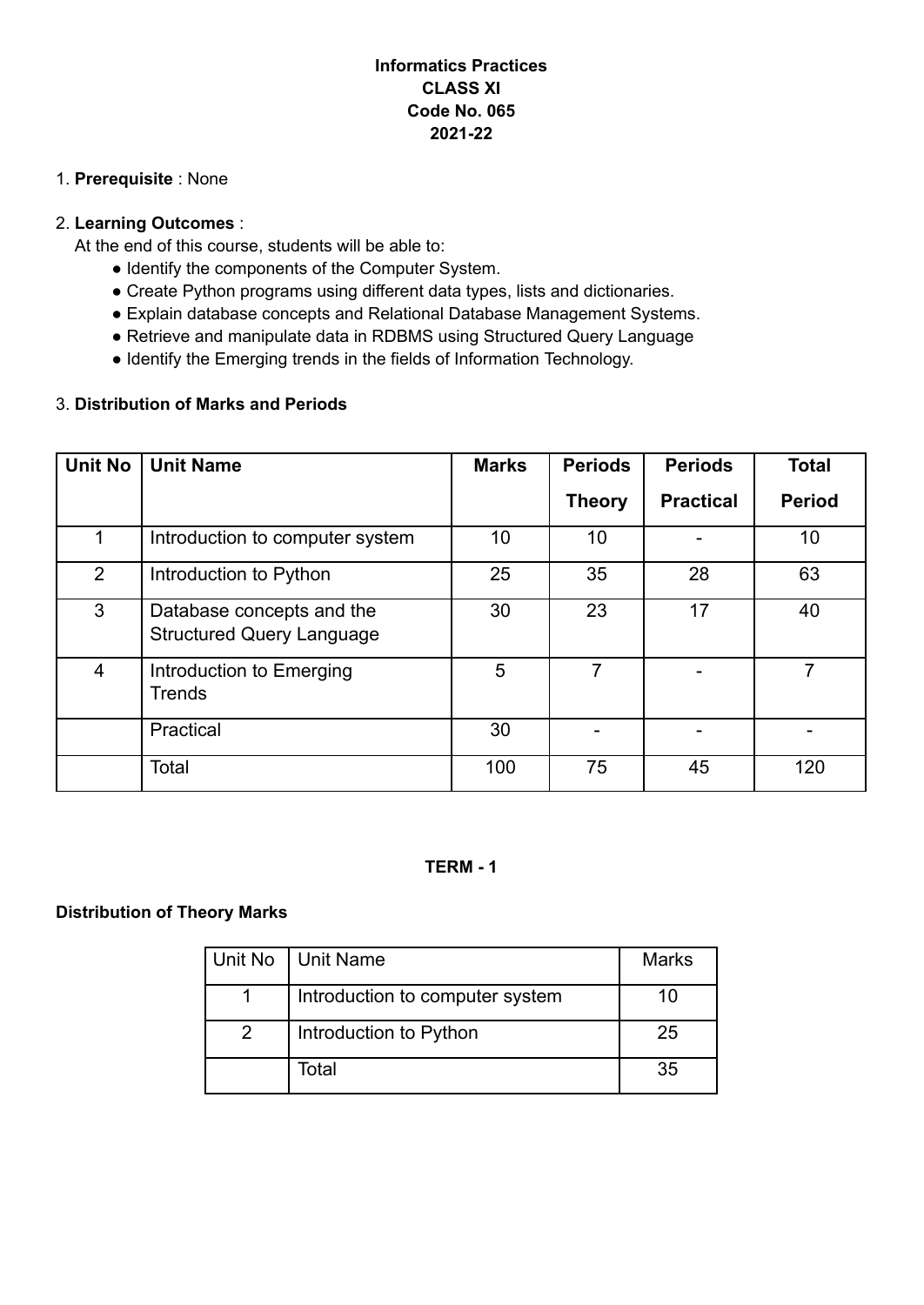#### **Unit Wise syllabus**

## **Unit 1:**

### **Introduction to Computer System**

- Introduction to computers and computing: evolution of computing devices, components of a computer system and their interconnections, Input/Output devices.
- Computer Memory: Units of memory, types of memory primary and secondary, data deletion, its recovery and related security concerns.
- Software: purpose and types system and application software, generic and specific purpose software.

### **Unit 2:**

### **Introduction to Python**

- Basics of Python programming, Python interpreter interactive and script mode, the structure of a program, indentation, identifiers, keywords, constants, variables, types of operators, precedence of operators, data types, mutable and immutable data types, statements, expressions, evaluation of expressions, comments, input and output statements, data type conversion, debugging,
- Control statements: if-else, for loop.
- List operations creating, initializing, traversing and manipulating lists, list methods and built-in functions.: len(), list(), append(), extend(), insert(), count(), find(), remove(), pop(), reverse(), sort(), sorted(), min(), max(), sum()
- Dictionary: concept of key-value pair, creating, initializing, traversing, updating and deleting elements, dictionary methods and built-in functions: len(), dict(), keys(), values(), items(), get(), update(), clear(), del()

### **Distribution of Practical Marks**

| <b>Topic</b>                                                                               | <b>Marks</b>   |
|--------------------------------------------------------------------------------------------|----------------|
| Python program (pen and paper or Collab or any online idle or<br>pyroid screen for mobile) | 10             |
| Practical File- 15 python Programs                                                         | 3              |
| Viva                                                                                       | $\overline{2}$ |
| Total                                                                                      | 15             |

### **Suggested Practical List**

### **Programming in Python**

1. To find average and grade for given marks.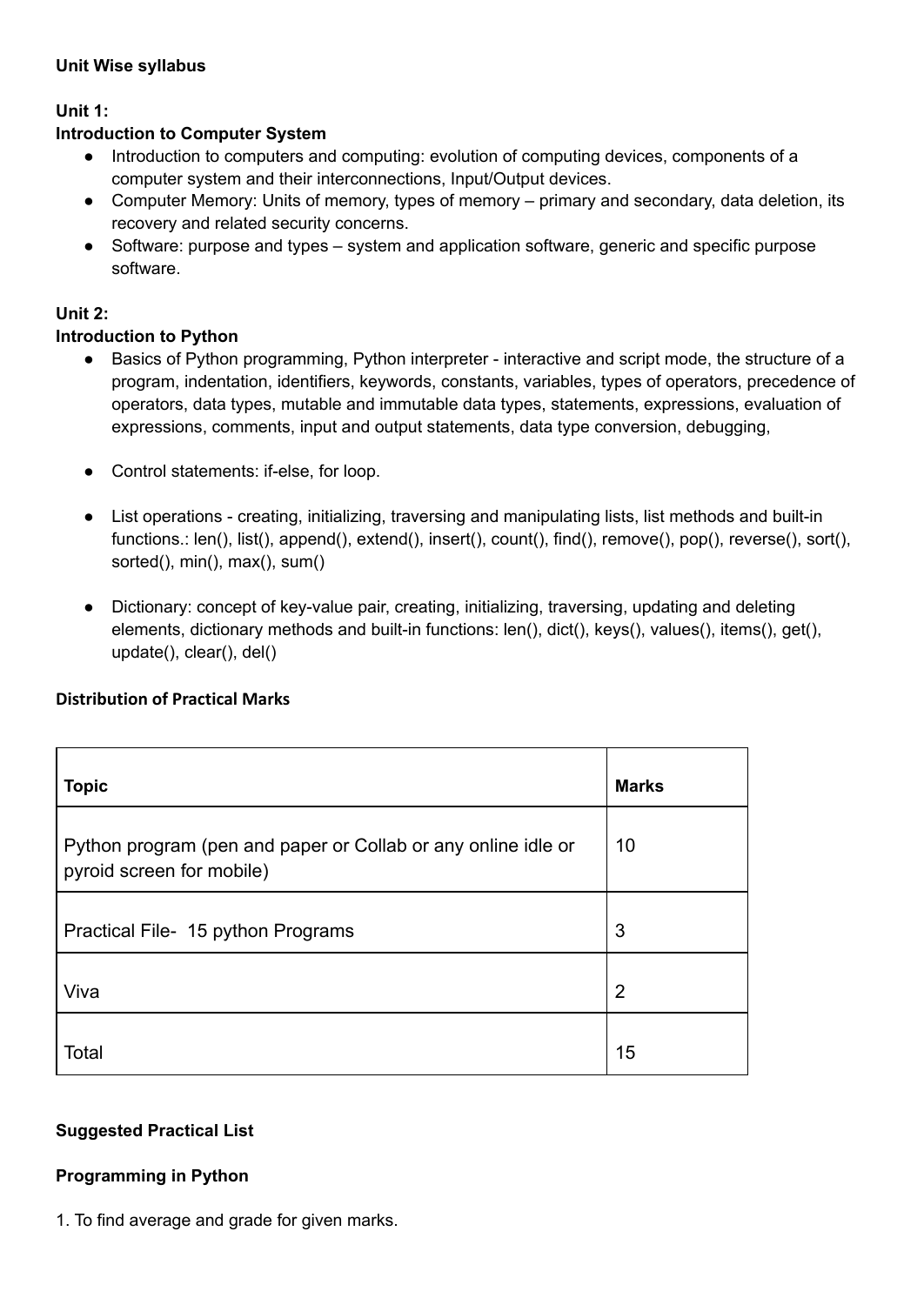- 2. To find the sale price of an item with a given cost and discount (%).
- 3. To calculate perimeter/circumference and area of shapes such as triangle, rectangle, square and circle.
- 4. To calculate Simple and Compound interest.
- 5. To calculate profit-loss for a given Cost and Sell Price.
- 6. To calculate EMI for Amount, Period and Interest.
- 7. To calculate tax GST / Income Tax.
- 8. To find the largest and smallest numbers in a list.
- 9. To find the third largest/smallest number in a list.
- 10. To find the sum of squares of the first 100 natural numbers.
- 11. To print the first 'n' multiples of a given number.
- 12. To count the number of vowels in a user entered string.
- 13. To print the words starting with a particular alphabet in a user entered string.
- 14. To print the number of occurrences of a given alphabet in a given string.
- 15. Create a dictionary to store names of states and their capitals.
- 16. Create a dictionary of students to store names and marks obtained in 5 subjects.
- 17. To print the highest and lowest values in the dictionary.

#### **TERM - 2**

#### **Distribution of Theory Marks**

| Unit | Unit Name                                                     | <b>Marks</b> |
|------|---------------------------------------------------------------|--------------|
| No   |                                                               |              |
| 3    | Database concepts and the<br><b>Structured Query Language</b> | 30           |
| 4    | Introduction to Emerging<br><b>Trends</b>                     |              |
|      | Total                                                         | 35           |

#### **Unit 3:**

#### **Database concepts and the Structured Query Language**

- Database Concepts: Introduction to database concepts and its need, Database Management System. Relational data model: concept of attribute, domain, tuple, relation, candidate key, primary key, alternate key, foreign key.
- Structured Query Language: Data Definition Language, Data Query Language and Data Manipulation Language, Introduction to MySQL: Creating a database, using database, showing tables using MySQL,
- Data Types : char, varchar, int, float, date.
- Data Definition Commands: CREATE, DROP, ALTER (Add and Remove primary key, attribute). Data Query Commands: SELECT-FROM- WHERE, LIKE, BETWEEN, IN, ORDER BY, using arithmetic, logical, relational operators and NULL values in queries, Distinct clause Data Manipulation Commands: INSERT, UPDATE, DELETE.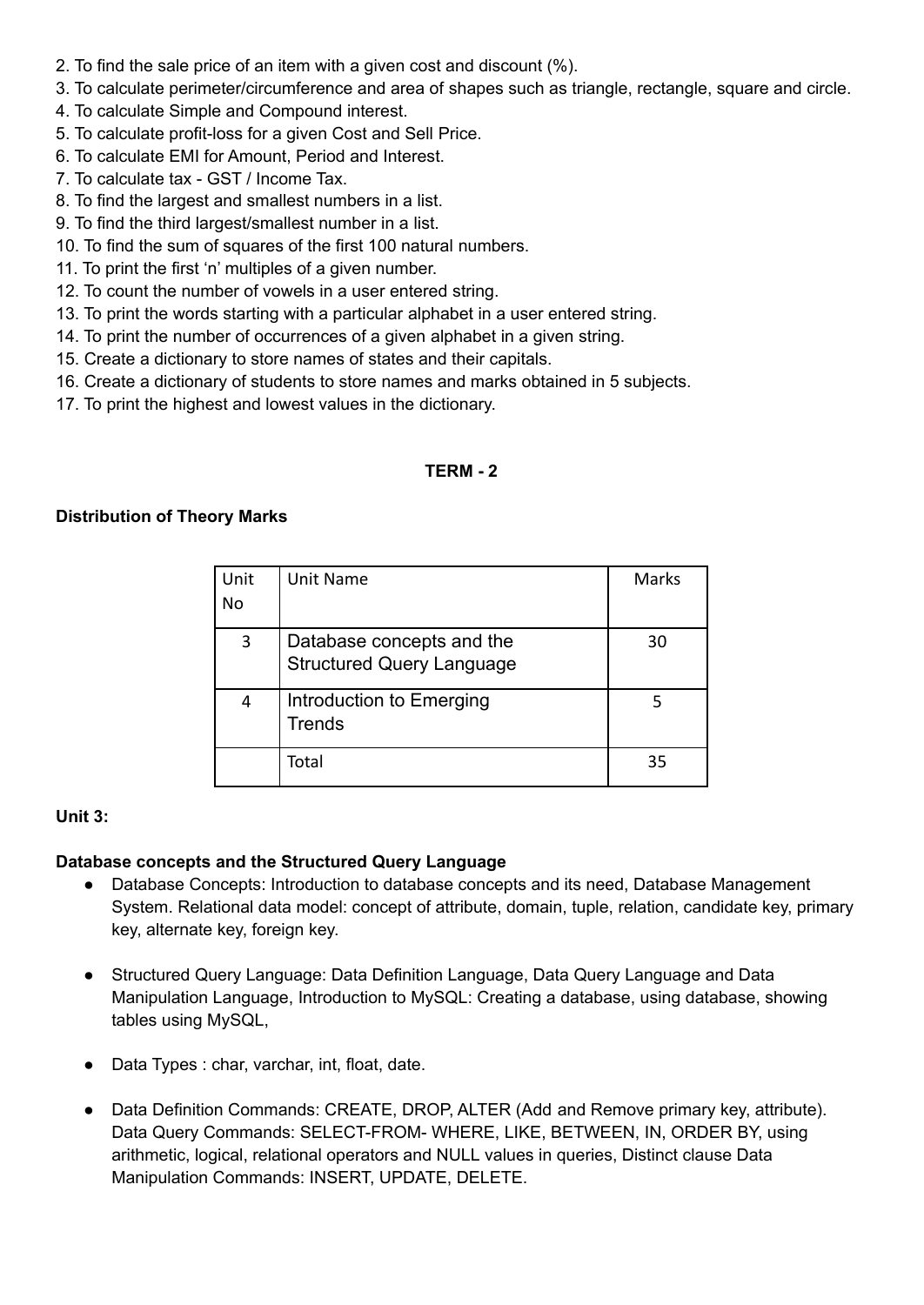#### **Unit 4:**

### **Introduction to the Emerging Trends**

- Artificial Intelligence, Machine Learning, Natural Language Processing,
- Immersive experience (AR, VR), Robotics
- Big data and its characteristics, Internet of Things (IoT), Sensors, Smart cities,
- Cloud Computing and Cloud Services (SaaS, IaaS, PaaS);
- Grid Computing, Block chain technology.

### **Distribution of Practical Marks**

| <b>Topic</b>                            | <b>Marks</b> |
|-----------------------------------------|--------------|
| SQL Queries (pen and paper)             | 8            |
| Practical File SQL Queries - 20 Queries | 4            |
| Viva                                    | 3            |
| Total                                   | 15           |

### **Suggested Practical List :**

### **Data Management: SQL Commands**

- 1. To create a database
- 2. To create a student table with the student id, class, section, gender, name, dob, and marks as attributes where the student id is the primary key.
- 3. To insert the details of at least 10 students in the above table.
- 4. To delete the details of a particular student in the above table.
- 5. To increase marks by 5% for those students who have Rno more than 20.
- 6. To display the entire content of the table.
- 7. To display Rno, Name and Marks of those students who are scoring marks more than 50.
- 8. To find the average of marks from the student table.
- 9. To find the number of students, who are from section 'A'.
- 10. To add a new column email in the above table with appropriate data type.
- 11. To add the email ids of each student in the previously created email column.
- 12. To display the information of all the students, whose name starts with 'AN' (Examples: ANAND, ANGAD,..)
- 13. To display Rno, Name, DOB of those students who are born between '2005- 01-01' and '2005-12-31'.
- 14. To display Rno, Name, DOB, Marks, Email of those male students in ascending order of their names.
- 15. To display Rno, Gender, Name, DOB, Marks, Email in descending order of their marks.
- 16. To display the unique section available in the table.

#### **Reference:**

NCERT Informatics Practices - Text book for class - XI (ISBN- 978-93-5292-148-5 )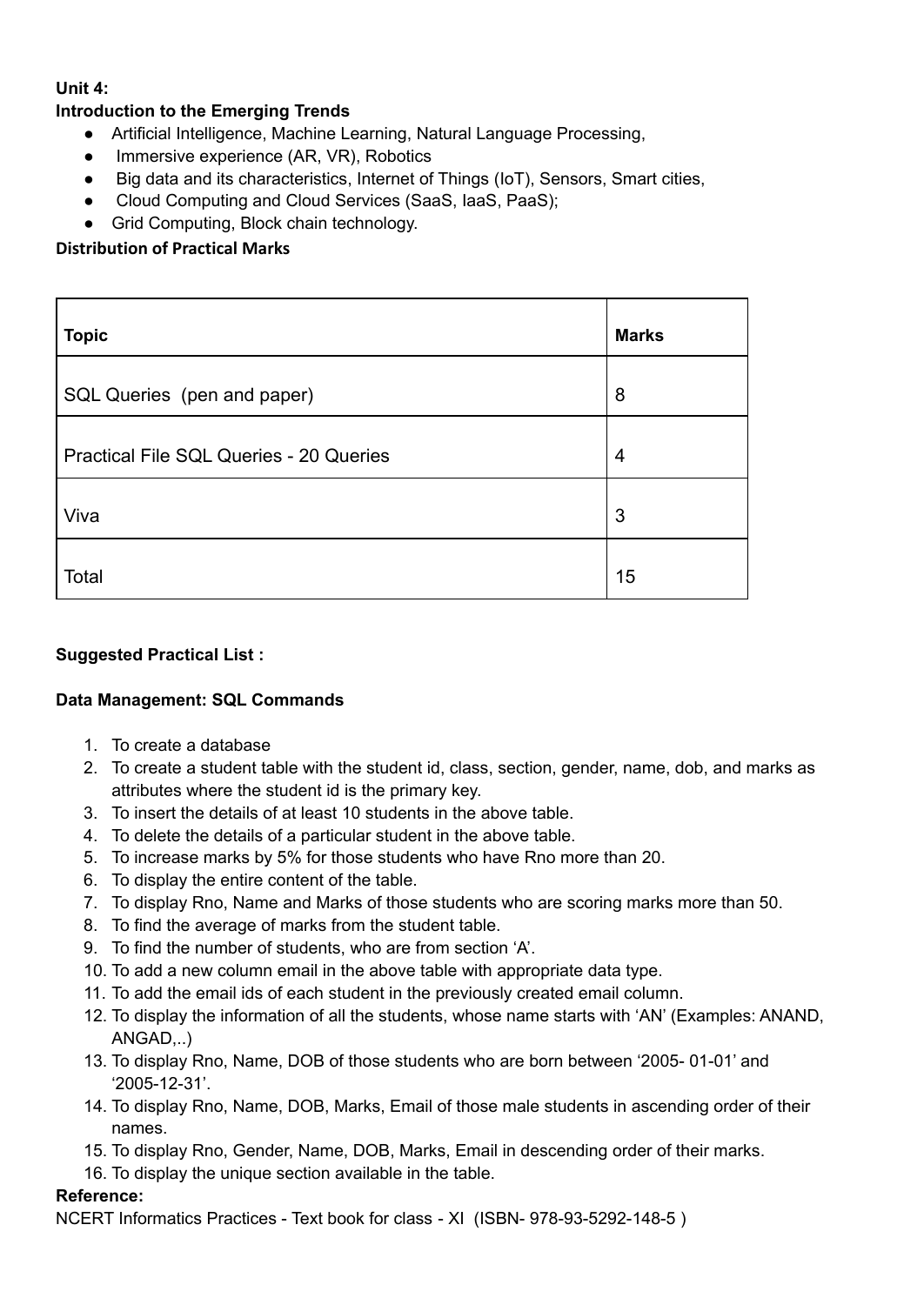# **Informatics Practices CLASS XII Code No. 065 2021-2022**

### 1. **Prerequisite**: Informatics Practices – Class XI

### 2. **Learning Outcomes**

At the end of this course, students will be able to:

- Create Series, Data frames and apply various operations.
- Visualize data using relevant graphs.
- Design SQL queries using aggregate functions.
- Learn terminology related to networking and the internet.
- Identify internet security issues and configure browser settings
- Understand the impact of technology on society including gender and disability issues.

### **3. Distribution of Marks and Periods**

| Unit           | <b>Unit Name</b>                                     | <b>Marks</b>             | <b>Periods</b> | <b>Periods</b>   | <b>Total</b>   |
|----------------|------------------------------------------------------|--------------------------|----------------|------------------|----------------|
| No             |                                                      |                          | <b>Theory</b>  | <b>Practical</b> | Period         |
| $\mathbf{1}$   | Data Handling using Pandas and Data<br>Visualization | 25                       | 25             | 25               | 50             |
| $\overline{2}$ | Database Query using SQL                             | 25                       | 20             | 17               | 37             |
| 3              | Introduction to Computer Networks                    | 10                       | 12             | $\mathbf 0$      | 12             |
| 4              | Societal Impacts                                     | 10                       | 14             |                  | 14             |
|                | Project                                              | $\overline{\phantom{0}}$ |                | 7                | $\overline{7}$ |
|                | Practical                                            | 30                       |                |                  |                |
|                | Total                                                | 100                      | 71             | 49               | 120            |

**Term - 1**

### **Distribution of Theory Marks**

| Unit No | <b>Unit Name</b>                                     | <b>Marks</b> |
|---------|------------------------------------------------------|--------------|
|         | Data Handling using Pandas and<br>Data Visualization | 25           |
|         | Societal Impacts                                     | 10           |
|         | Total                                                | 35           |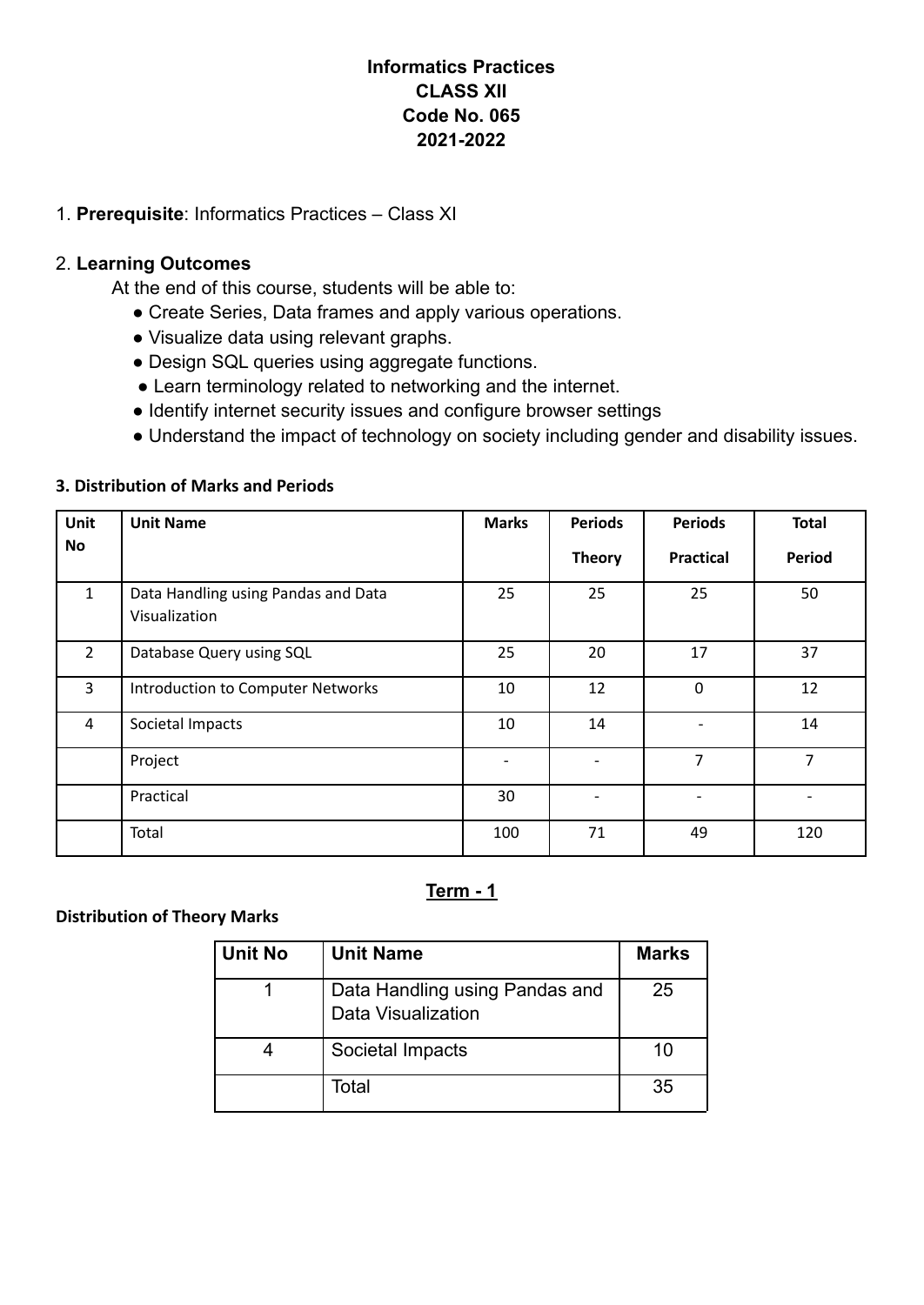**Unit 1:**

# **Data Handling using Pandas and Data Visualization**

# **Data Handling using Pandas -I**

- Introduction to Python libraries- Pandas, Matplotlib.
- Data structures in Pandas Series and data frames.Series: Creation of series from dictionary, scalar value; mathematical operations; series attributes, head and tail functions; selection, indexing and slicing.
- Data Frames: creation of data frames from dictionary of series, list of dictionaries, text/CSV files, display, iteration. Operations on rows and columns: add ( insert /append) , select, delete (drop column and row), rename, Head and Tail functions, indexing using labels, Boolean indexing.

# **Data Visualization**

• Data Visualization : Purpose of plotting, drawing and saving of plots using Matplotlib (line plot, bar graph, histogram). Customizing plots:; adding label, title, and legend in plots.

# **Unit 4:**

# **Societal Impacts**

- Digital footprint, net and communication etiquettes,
- Data protection, intellectual property rights (IPR), plagiarism, licensing and copyright,
- Free and open source software (FOSS),
- Cybercrime and cyber laws, hacking, phishing, cyber bullying, overview of Indian IT Act.
- E-waste: hazards and management. Awareness about health concerns related to the usage of technology.

## **Distribution of Practical Marks**

| <b>Topic</b>                                                                               | <b>Marks</b>   |
|--------------------------------------------------------------------------------------------|----------------|
| Pandas program (pen and paper or Collab or any online idle or<br>pyroid screen for mobile) | 8              |
| Practical File 15 Pandas Programs                                                          | 3              |
| Project synopsis                                                                           | $\overline{2}$ |
| Viva                                                                                       | $\overline{2}$ |
| Total                                                                                      | 15             |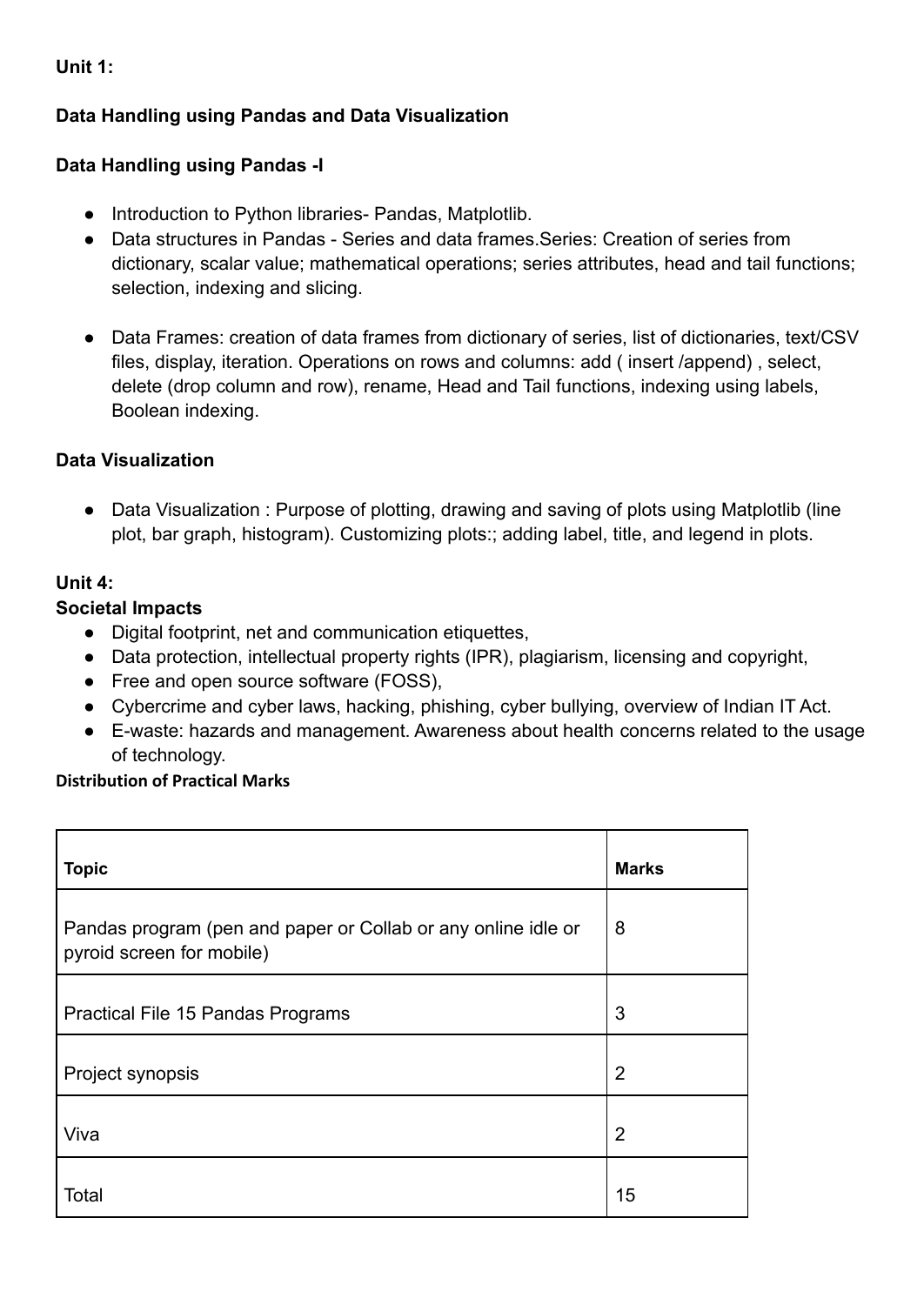# **Suggested Practical List**

# **Data Handling**

1. Create a panda's series from a dictionary of values and a ndarray

2. Given a Series, print all the elements that are above the 75th percentile.

3. Create a Data Frame quarterly sales where each row contains the item category, item name, and expenditure. Group the rows by the category and print the total expenditure per category.

4. Create a data frame for examination result and display row labels, column labels data types of each column and the dimensions

5. Filter out rows based on different criteria such as duplicate rows.

6. Importing and exporting data between pandas and CSV file

# **5.2 Visualization**

1. Given the school result data, analyses the performance of the students on different parameters, e.g subject wise or class wise.

2. For the Data frames created above, analyze, and plot appropriate charts with title and legend. 3. Take data of your interest from an open source (e.g. data.gov.in), aggregate and summarize it. Then plot it using different plotting functions of the Matplotlib library.

# **Project Synopsis**

The synopsis should cover the brief description about the project along with reasons for selection of the dataset. The learner should write the source of the dataset whether created or taken from any reliable source. The learner should write what analytics can be done on the project.

# **Term - 2**

## **Distribution of Theory Marks**

| Unit<br>No     | <b>Unit Name</b>                         | <b>Marks</b> |
|----------------|------------------------------------------|--------------|
| $\overline{2}$ | Database Query using SQL                 | 25           |
| 3              | <b>Introduction to Computer Networks</b> | 10           |
|                | Total                                    | 35           |

# **Unit 2:**

# **Database Query using SQL**

- Math functions: POWER (), ROUND (), MOD (),
- Text functions: UCASE ()/UPPER (), LCASE ()/LOWER (), MID ()/SUBSTRING ()/SUBSTR (), LENGTH (), LEFT (), RIGHT (), INSTR (), LTRIM (), RTRIM (), TRIM ().
- Date Functions: NOW (), DATE (), MONTH (), MONTHNAME (), YEAR (), DAY (), DAYNAME (). Aggregate Functions: MAX (), MIN (), AVG (), SUM (), COUNT (); using COUNT (\*).
- Querying and manipulating data using Group by, Having, Order by.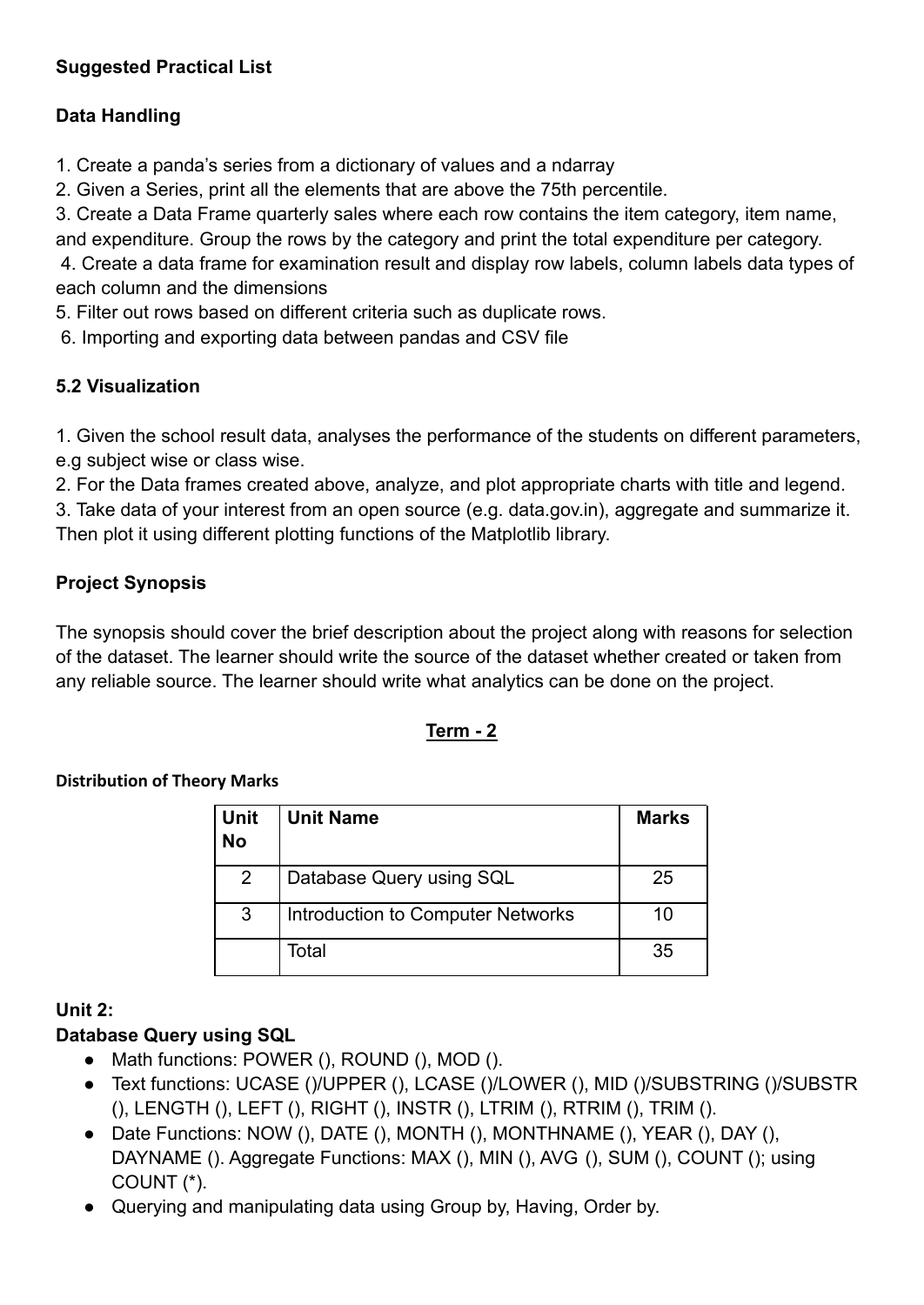# **Unit 3:**

## **Introduction to Computer Networks**

- Introduction to networks, Types of network: LAN, MAN, WAN.
- Network Devices: modem, hub, switch, repeater, router, gateway.
- Network Topologies: Star, Bus, Tree, Mesh.
- Introduction to Internet, URL, WWW and its applications- Web, email, Chat, VoIP.
- Website: Introduction, difference between a website and webpage, static vs dynamic web page, web server and hosting of a website.
- Web Browsers: Introduction, commonly used browsers, browser settings, add-ons and plug-ins, cookies.

## **Distribution of Practical Marks**

| <b>Topic</b>                    | <b>Marks</b> |
|---------------------------------|--------------|
| SQL queries (pen and paper)     | 7            |
| Practical File - 12 SQL Queries | 2            |
| <b>Final Project Submission</b> | 3            |
| Viva                            | 3            |
| Total                           | 15           |

# **Suggested Practical List**

## **Data Management**

1. Create a student table with the student id, name, and marks as attributes where the student id is the primary key.

- 2. Insert the details of a new student in the above table.
- 3. Delete the details of a student in the above table.
- 4. Use the select command to get the details of the students with marks more than 80.
- 5. Find the min, max, sum, and average of the marks in a student marks table.

6. Find the total number of customers from each country in the table (customer ID, customer Name, country) using group by.

7. Write a SQL query to order the (student ID, marks) table in descending order of the marks.